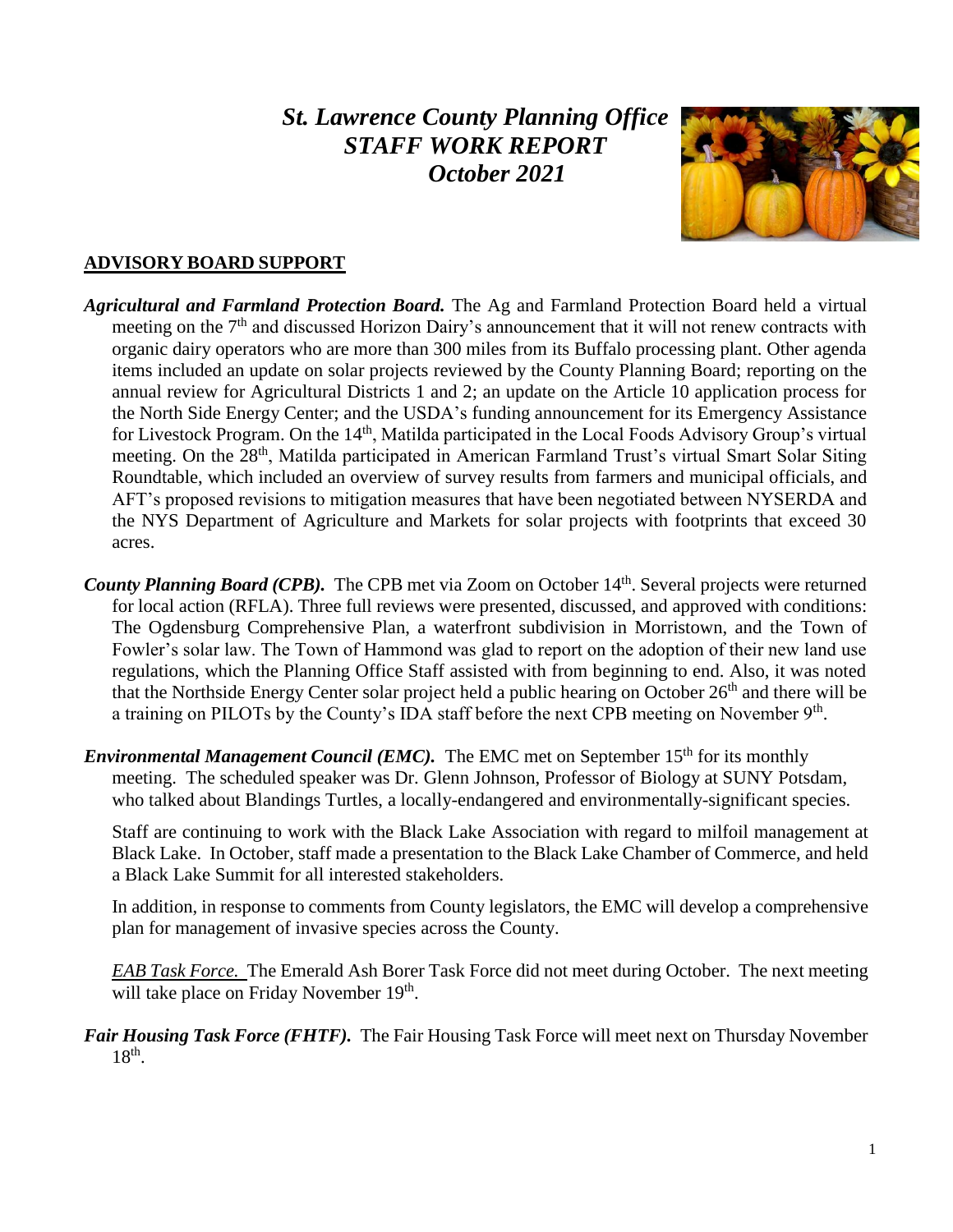#### **BOARD OF LEGISLATORS**

- *Census Data / Redistricting.* Staff are a part of the BOL redistricting committee and successfully submitted a County-wide map and 15 individual legislative district maps for the BOL to consider for adoption. The primary changes were in the following areas: Ogdensburg, Canton, Potsdam, and Massena.
- *Countywide Broadband Assessment.* Staff is working with a BOL committee to develop an implementation plan for the recently completed [broadband study.](https://stlawco.org/Broadband-Study)
- *Jones & Laughlin (J&L) Site.* Staff participated in the DEC technical conference call on October 28<sup>th</sup>.
- *County Budget.* Jason participated on the County Budget team this year. Multiple meetings were held to finalize the County's 2022 budget.

### **COMMUNITY / ECONOMIC DEVELOPMENT**

*Community Development Block Grants (CDBG).* The Planning Office administers two open grants: the 23<sup>rd</sup> round of the Direct Homeownership Assistance Program, and the third round of its Countywide Housing Rehabilitation Program (CHRP 3).

During September, Planning staff worked on an application under the CDBG-CARES program for funding to do additional housing rehabilitation activity, directed at populations most vulnerable to COVID-19. We received word in late October that this application has been approved.

At the end of October, staff submitted an application for NYS CDBG funds to support the next round of CHRP housing rehabilitation funds.

- *Lead Hazard Abatement Program*. This \$1 million award from the US Department of Housing and Urban Development (HUD) is providing lead-based paint stabilization, or abatement assistance, to low- and moderate-income households throughout the county. In October, the Planning Office reports that 8 units have been completed, and 8 units are in process.
- *Canton Housing Task Force.* On the 19<sup>th</sup>, Matilda participated in a virtual meeting coordinated by the Town and the Village of Canton to discuss the limited availability of affordable housing, and limited availability of turn-key market rate housing, and to create a housing strategy.
- *Recreation.* Staff is actively following a handful of organizations and attending webinars that address developing recreational assets in rural communities.

#### **GEOGRAPHIC INFORMATION SYSTEM**

*COVID-19 Mapping.* Since March 31, 2020, Dakota and Matilda have prepared daily maps for the County's Public Health Department to track positive, active, and regional cases of COVID-19. Between July  $1<sup>st</sup>$  and August  $20<sup>th</sup>$ ,  $2021$  these maps were published twice a week. The County has since resumed the publication of these maps on a daily basis effective August 23, 2021.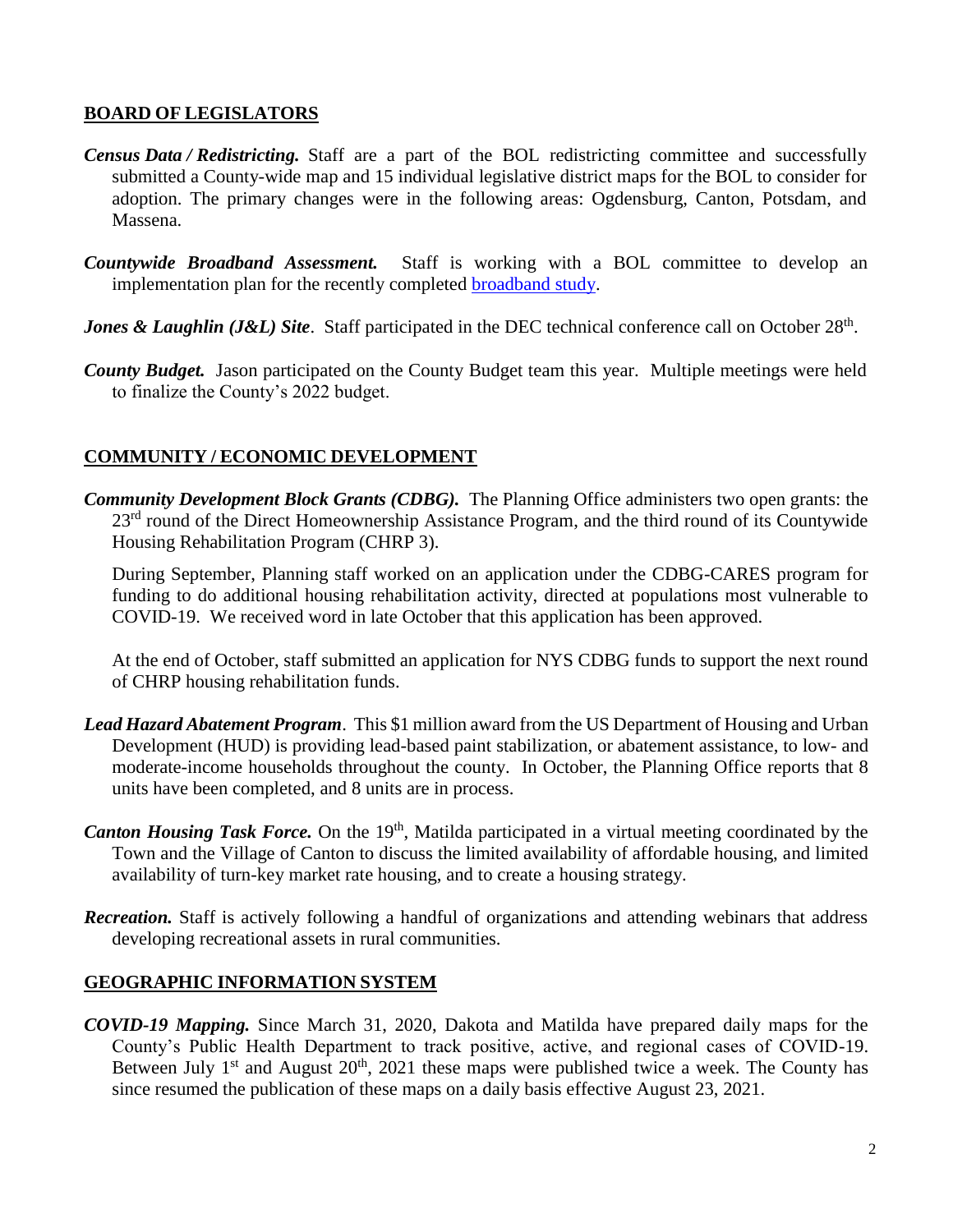#### *County Enterprise GIS*.

- <https://gis.stlawco.org/portal/home/index.html>
- GIS Web App: Proposed Solar sites in the County: [https://gis.stlawco.org/portal/apps/View/index.html?appid=6f3d7fb0923448ed90c3385eb0f8a87](https://gis.stlawco.org/portal/apps/View/index.html?appid=6f3d7fb0923448ed90c3385eb0f8a872)2
- GIS Web Map: 2021 Septic Repair Program Waterbodies with 250' Buffer: <https://gis.stlawco.org/portal/home/webmap/viewer.html?webmap=d8a8b0c7e637400a9c269323b7670a19>
- *Emergency Management Services.* Staff continue to provide GIS assistance to this department as their GIS workflows evolve.
- *Village of Potsdam.* Matilda assisted the Village of Potsdam with revisions to the Village's Zoning District map to eliminate its Health Care Zone 2, and redraw the boundaries for Health Care Zone 1. At the end of the month, Matilda created a locator map to depict the proposed locations for electrical vehicle charging stations off Main Street and Raymond Street.

## **GRANTS**

- *Grants Notice Distribution.* The Grants Notice is distributed to County Department Heads, Legislators, Superintendents of Schools, local municipal officials and approximately 350 additional individuals representing organizations throughout the North Country.
- *Hazard Mitigation Plan, 5-Year Update*. Staff are assisting Emergency Services with the required fiveyear update of the SLC Multi-Jurisdictional All-Hazard Mitigation Plan. Staff participated in a project meeting on October  $7<sup>th</sup>$ .
- *Septic Repair Program.* The County has been awarded \$340,000 to repair or replace deficient septic tanks along specified waterbodies in the County. The program is currently taking in prospective participants. To date, 13 requests for funding have been received; 9 households have returned signed award letters.
- *Other.* Staff are continuing to monitor incoming information regarding American Rescue Plan Act (ARPA) programs, as well as developments surrounding the Federal infrastructure and other bills.

## **PLANNING MATTERS**

- *CLEAR.* Staff participated in the Public Input session on September 21<sup>st</sup>. The consultant is working toward a water level management strategic plan. An interesting mapping interface was shared that shows shoreline assets along Lake Ontario and the St. Lawrence River in Jefferson and St. Lawrence Counties. CLEAR stands for Coastal Lakeshore Ecological and Resiliency. A final input session will be held on November 9<sup>th</sup>.
- *Jefferson Community College Center for Community Studies Advisory Board.* **Matilda virtually** attended the Center for Community Studies' Advisory Board meeting on the 21st and received an update about proposed changes to their data collection calendar, and updates on current and upcoming projects.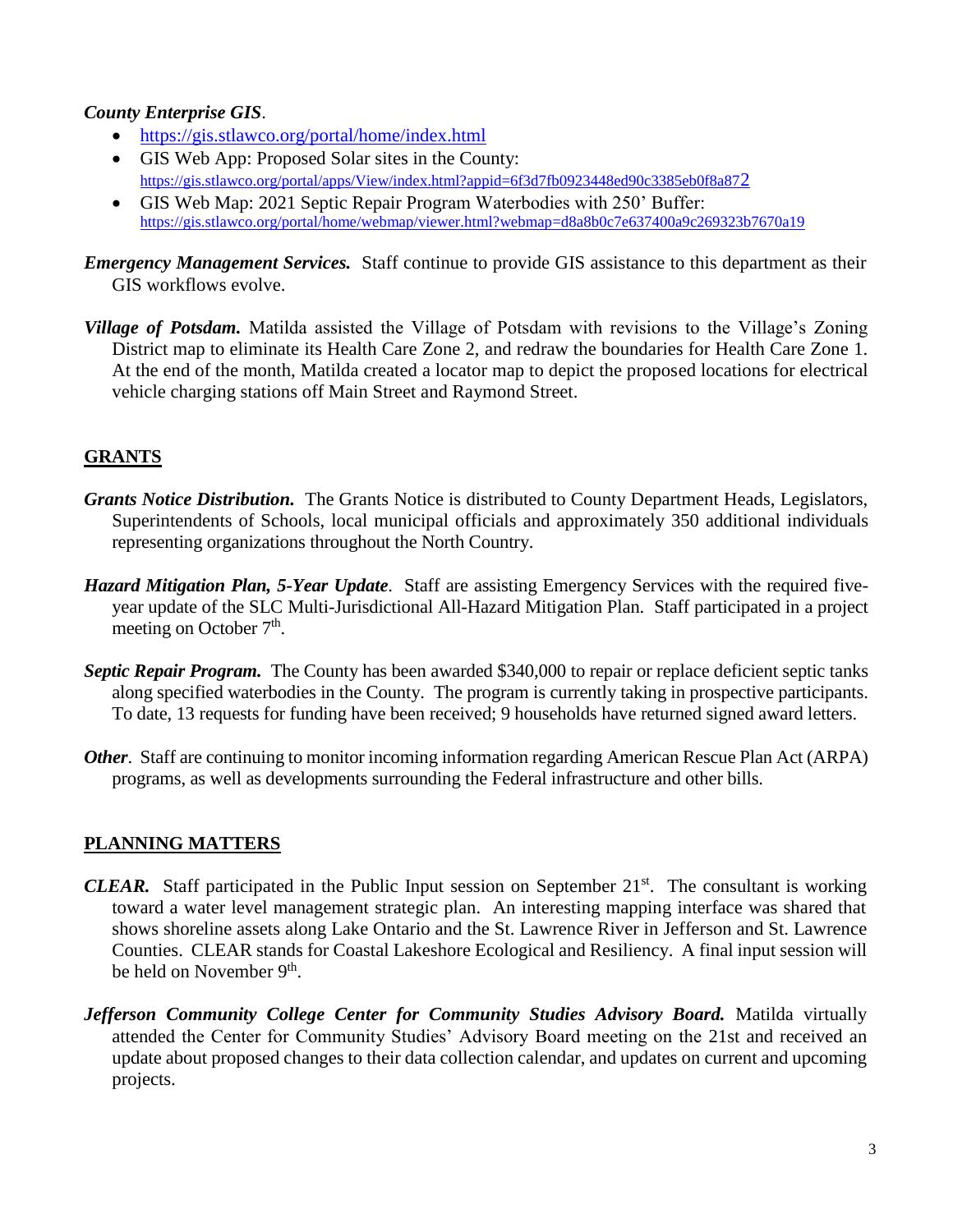#### *Large Scale Solar.*

- **Rich Road Solar:** Staff is collecting publically available informational resources for this project to better understand its impacts.
	- o <https://www.edf-re.com/project/rich-road-solar/>
- North Side Energy Solar Project. On the  $26<sup>th</sup>$ , Matilda participated in a virtual public statement haring held by the project's Administrative Law Judges. Five persons provided statements in support of the project. The ALJs said the project is anticipated to go before the Article 10 Siting Review Board in May or June 2022, and statements can be submitted online to the NYS Department of Public Service until February 1, 2022.
	- o <https://www.northsideenergycenter.com/> Case Number 17-F-0598
- *Town of Hammond Land Use Regulations Revisions.* The Town of Hammond successfully adopted their new land use regulations on October  $13<sup>th</sup>$  and they are available on the [Town's website.](https://townofhammondny.com/planning-board/) Staff shared digital and hard copies of the new law, with maps, to the Village and Town. This project is now complete.
- **Town of Lawrence.** Staff assisted the planning board chair and a solar developer with guidance on submitting a subdivision for solar projects on Ferris Road.
- **Town of Pierrepont Solar Regulations.** On the 20<sup>th</sup>, Matilda attended a Town of Pierrepont Planning Board work session to discuss the final version of the Town's proposed solar regulations.
- *Town of Rossie.* Staff continues to assist the Town's planning board chair with guidance on updating their land use regulations.
- *Village of Waddington.* Staff await a response from the Village Board regarding a revision to the Village Zoning Code.
- *Virtual Land Use Training.* Throughout the month, Matilda, Jason and Dakota participated in virtual training sessions sponsored by the New York Planning Federation and American Planning Association. Training sessions included: Accessory Dwelling Units as Affordable Housing; Exploring Today's Housing Crisis and Housing Solutions; and Innovative Zoning Codes.
- *Presentation to St. Lawrence University Students.* Jason made a presentation to students in an introductory planning class on October 29<sup>th</sup>. The topic of discussion was land use challenges and solutions in St. Lawrence County.
- *Participation in Cooperative Extension Solar Program.* Staff gave an overview of the role of the County Planning Board in the review of solar projects and were available for questions at the end of the CCE solar program that was presented on October  $26<sup>th</sup>$ .
- *Website.* Lisa and Dakota, with staff input, continue to work on updating/editing the Planning Office page on the County's new website.
	- Updates continue to be made for events, meetings and content on some pages.